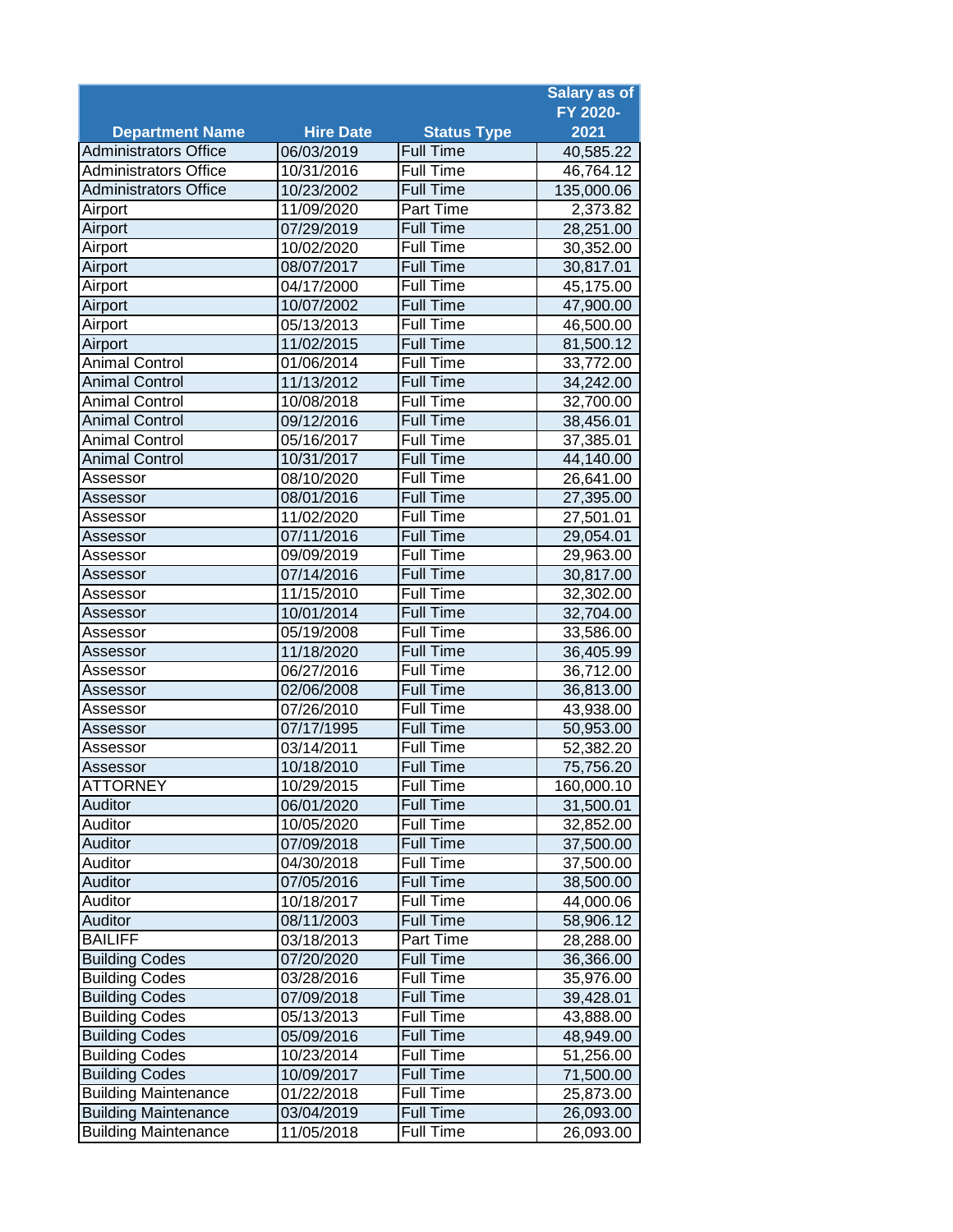| <b>Building Maintenance</b> | 01/10/2011 | Full Time        | 31,409.00 |
|-----------------------------|------------|------------------|-----------|
| <b>Building Maintenance</b> | 08/01/2011 | <b>Full Time</b> | 32,817.01 |
| <b>Building Maintenance</b> | 02/06/2017 | <b>Full Time</b> | 33,659.00 |
| <b>Building Maintenance</b> | 01/06/2015 | Full Time        | 33,691.01 |
| <b>Building Maintenance</b> | 04/17/2000 | <b>Full Time</b> | 38,068.99 |
| <b>Building Maintenance</b> | 08/28/2006 | Full Time        | 40,130.00 |
| <b>Building Maintenance</b> | 09/24/2012 | <b>Full Time</b> | 41,039.00 |
| <b>Building Maintenance</b> | 07/31/2006 | <b>Full Time</b> | 42,158.00 |
| <b>Building Maintenance</b> | 08/25/2015 | <b>Full Time</b> | 48,062.00 |
| <b>Building Maintenance</b> | 10/14/2002 | Full Time        | 50,561.99 |
| <b>Building Maintenance</b> | 03/15/2004 | <b>Full Time</b> | 64,367.16 |
| Chau Ram Park               | 11/04/2020 | Full Time        | 29,213.00 |
| Chau Ram Park               | 08/07/2019 | <b>Full Time</b> | 29,963.00 |
| Chau Ram Park               | 04/03/2013 | <b>Full Time</b> | 33,286.00 |
| Chau Ram Park               | 10/17/2016 | <b>Full Time</b> | 33,942.00 |
| Chau Ram Park               | 05/14/2001 | <b>Full Time</b> | 52,356.20 |
| <b>Clerk of Court</b>       | 07/30/2018 | <b>Full Time</b> | 29,963.00 |
| <b>Clerk of Court</b>       | 08/10/2020 | <b>Full Time</b> | 29,963.00 |
| <b>Clerk of Court</b>       | 08/02/2010 | <b>Full Time</b> | 34,006.00 |
| <b>Clerk of Court</b>       | 05/16/2012 | Full Time        | 34,106.01 |
| <b>Clerk of Court</b>       | 04/23/2018 | <b>Full Time</b> | 34,466.00 |
| Clerk of Court              | 05/14/2018 | <b>Full Time</b> | 36,000.00 |
| <b>Clerk of Court</b>       | 10/07/2013 | <b>Full Time</b> | 38,818.01 |
| <b>Clerk of Court</b>       | 08/22/2011 | <b>Full Time</b> | 40,500.00 |
| <b>Clerk of Court</b>       | 06/12/1995 | <b>Full Time</b> | 43,122.01 |
| <b>Clerk of Court</b>       | 08/11/2003 | <b>Full Time</b> | 60,335.08 |
| <b>Clerk of Court</b>       | 08/06/1986 | <b>Full Time</b> | 65,465.14 |
| Clerk of Court DSS Child    | 09/17/2008 | Full Time        | 43,960.00 |
| Clerk of Court DSS Child    | 09/15/2003 | <b>Full Time</b> | 43,960.00 |
| Communications              | 07/13/2020 | <b>Full Time</b> | 32,700.01 |
| Communications              | 10/26/2020 | <b>Full Time</b> | 33,662.01 |
| Communications              | 03/02/2020 | <b>Full Time</b> | 34,008.00 |
| Communications              | 05/13/2019 | <b>Full Time</b> | 34,412.00 |
| Communications              | 06/03/2019 | Full Time        | 34,412.00 |
| Communications              | 08/05/2019 | <b>Full Time</b> | 34,412.00 |
| Communications              | 04/29/2019 | Full Time        | 34,412.00 |
| Communications              | 08/26/2018 | <b>Full Time</b> | 34,412.00 |
| Communications              | 12/19/2016 | Full Time        | 35,399.00 |
| Communications              | 04/02/2018 | <b>Full Time</b> | 35,399.00 |
| Communications              | 06/20/2019 | Full Time        | 36,762.00 |
| Communications              | 05/01/1995 | <b>Full Time</b> | 42,335.01 |
| Communications              | 07/21/2014 | Full Time        | 39,273.00 |
| Communications              | 10/27/2008 | <b>Full Time</b> | 38,544.00 |
| Communications              | 10/10/2005 | Full Time        | 39,868.00 |
| Communications              | 07/08/2019 | <b>Full Time</b> | 44,500.00 |
| Communications              | 03/08/2012 | <b>Full Time</b> | 43,765.01 |
| Communications              | 03/04/2008 | <b>Full Time</b> | 43,579.00 |
| Communications              | 09/17/2001 | Full Time        | 45,351.01 |
| Communications              | 02/04/2004 | <b>Full Time</b> | 45,815.00 |
| Communications              | 12/23/1998 | Full Time        | 58,212.00 |
| Communications              | 01/03/2000 | Full Time        | 64,851.02 |
| Coroner                     | 07/09/2018 | Full Time        | 40,311.18 |
| Coroner                     | 01/05/1993 | <b>Full Time</b> | 66,515.02 |
| <b>County Council</b>       | 06/02/2014 | Full Time        | 7,999.94  |
| <b>County Council</b>       | 01/01/2017 | <b>Full Time</b> | 7,999.94  |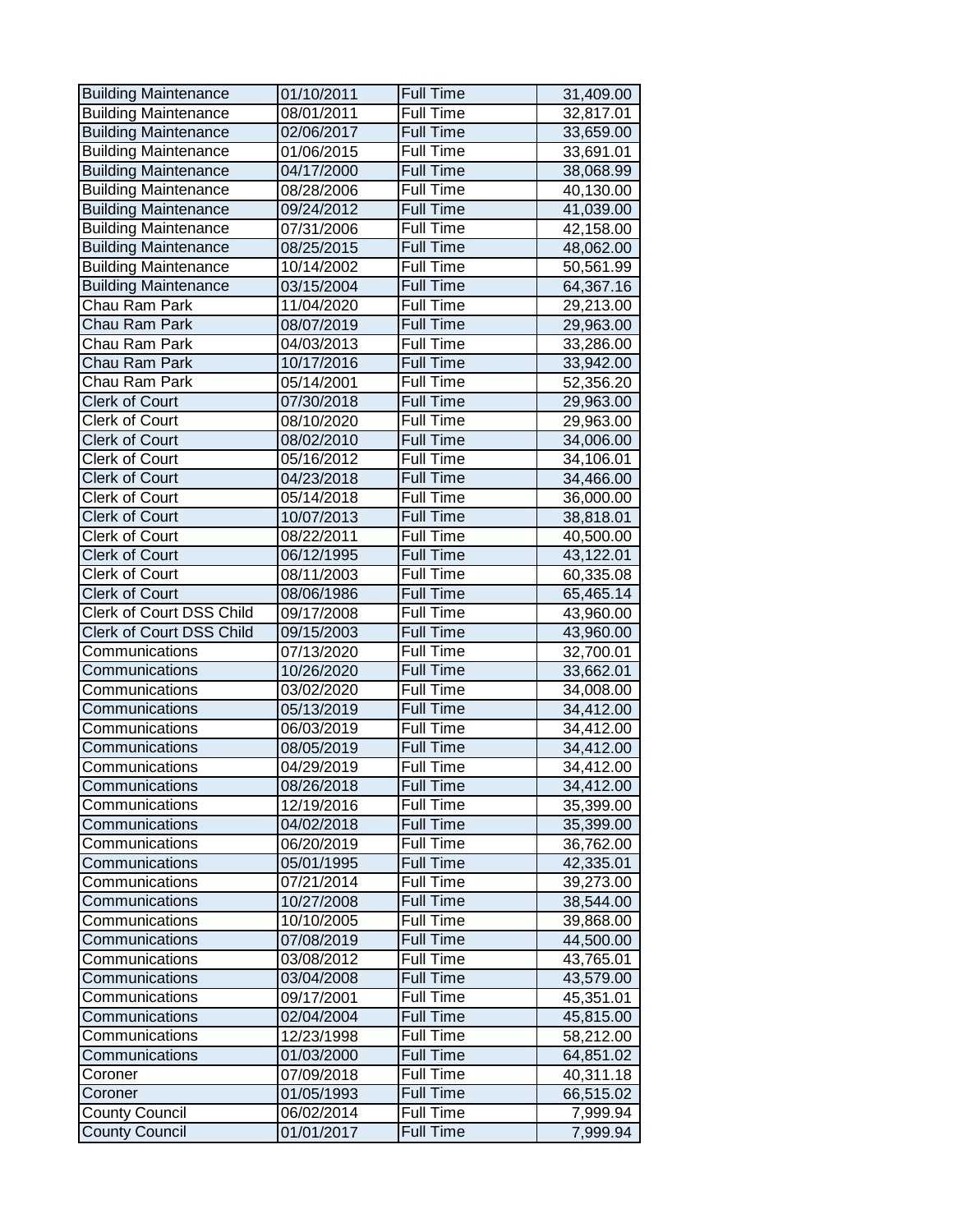| <b>County Council</b>           | 01/01/2019 | Full Time        | 7,999.94   |
|---------------------------------|------------|------------------|------------|
| <b>County Council</b>           | 01/01/2017 | <b>Full Time</b> | 7,999.94   |
| <b>County Council</b>           | 01/06/2009 | Full Time        | 7,999.94   |
| <b>County Council</b>           | 10/24/2005 | <b>Full Time</b> | 44,140.20  |
| <b>DEA Officer Agent</b>        | 10/19/2009 | <b>Full Time</b> | 47,427.02  |
| Delegation                      | 06/30/2010 | <b>Full Time</b> | 56,985.24  |
| <b>Delinquent Tax Collector</b> | 04/25/2019 | Full Time        | 32,995.00  |
| Delinquent Tax Collector        | 05/18/2020 | <b>Full Time</b> | 32,996.01  |
| Delinquent Tax Collector        | 07/06/2009 | Full Time        | 54,500.16  |
| <b>Economic Development</b>     | 11/19/2018 | <b>Full Time</b> | 40,172.08  |
| Economic Development            | 04/04/2017 | Full Time        | 49,230.22  |
| <b>Economic Development</b>     | 11/04/2019 | <b>Full Time</b> | 121,500.60 |
| <b>Emergency Services</b>       | 02/25/2020 | Part Time        | 10,745.98  |
| <b>Emergency Services</b>       | 09/07/2017 | Part Time        | 13,290.16  |
| <b>Emergency Services</b>       | 07/28/2020 | Part Time        | 17,613.44  |
| <b>Emergency Services</b>       | 03/02/2018 | Part Time        | 18,457.92  |
| Emergency Services              | 09/10/2019 | Part Time        | 23,358.92  |
| <b>Emergency Services</b>       | 07/24/2020 | Part Time        | 24,294.40  |
| <b>Emergency Services</b>       | 09/16/2015 | Part Time        | 25,521.60  |
| <b>Emergency Services</b>       | 08/24/2020 | <b>Full Time</b> | 31,035.01  |
| <b>Emergency Services</b>       | 08/31/2020 | Full Time        | 31,035.01  |
| <b>Emergency Services</b>       | 08/03/2020 | <b>Full Time</b> | 31,785.00  |
| <b>Emergency Services</b>       | 03/02/2020 | Full Time        | 31,785.00  |
| <b>Emergency Services</b>       | 12/30/2019 | <b>Full Time</b> | 31,785.00  |
| <b>Emergency Services</b>       | 11/08/2016 | <b>Full Time</b> | 31,785.00  |
| <b>Emergency Services</b>       | 09/04/2018 | <b>Full Time</b> | 31,785.00  |
| <b>Emergency Services</b>       | 08/04/2020 | <b>Full Time</b> | 31,785.00  |
| <b>Emergency Services</b>       | 12/04/2019 | <b>Full Time</b> | 31,785.00  |
| <b>Emergency Services</b>       | 09/14/2018 | Full Time        | 31,785.00  |
| <b>Emergency Services</b>       | 11/16/2015 | <b>Full Time</b> | 33,336.01  |
| <b>Emergency Services</b>       | 02/11/2020 | Full Time        | 31,785.00  |
| <b>Emergency Services</b>       | 12/21/2017 | <b>Full Time</b> | 32,694.00  |
| Emergency Services              | 10/19/2020 | Full Time        | 33,512.00  |
| <b>Emergency Services</b>       | 04/01/2019 | <b>Full Time</b> | 31,785.00  |
| <b>Emergency Services</b>       | 04/30/2012 | Full Time        | 41,476.01  |
| <b>Emergency Services</b>       | 02/11/2019 | <b>Full Time</b> | 40,311.02  |
| <b>Emergency Services</b>       | 06/12/2017 | Full Time        | 41,476.01  |
| <b>Emergency Services</b>       | 11/26/2007 | Full Time        | 48,068.00  |
| <b>Emergency Services</b>       | 06/30/2014 | Full Time        | 52,356.20  |
| <b>Emergency Services</b>       | 04/30/2012 | Full Time        | 55,060.00  |
| <b>Emergency Services</b>       | 01/28/2008 | Full Time        | 55,459.04  |
| <b>Emergency Services</b>       | 01/28/2019 | <b>Full Time</b> | 47,189.00  |
| <b>Emergency Services</b>       | 09/10/2012 | Full Time        | 51,649.00  |
| <b>Emergency Services</b>       | 09/21/2015 | <b>Full Time</b> | 59,356.18  |
| <b>Emergency Services</b>       | 09/04/2018 | Full Time        | 69,500.08  |
| <b>Emergency Services</b>       | 10/01/2007 | <b>Full Time</b> | 81,500.12  |
| Finance                         | 11/23/2020 | Part Time        | 1,867.36   |
| Finance                         | 08/06/2018 | Full Time        | 31,785.00  |
| Finance                         | 10/22/2018 | Full Time        | 39,437.00  |
| Finance                         | 09/01/2015 | Full Time        | 48,068.01  |
| Finance                         | 07/03/1995 | Full Time        | 58,909.01  |
| Finance                         | 05/17/1999 | Full Time        | 64,493.00  |
| Finance                         | 10/04/1993 | Full Time        | 77,029.16  |
| <b>High Falls Park</b>          | 07/01/2015 | <b>Full Time</b> | 30,855.01  |
| <b>High Falls Park</b>          | 03/28/2016 | Full Time        | 31,990.00  |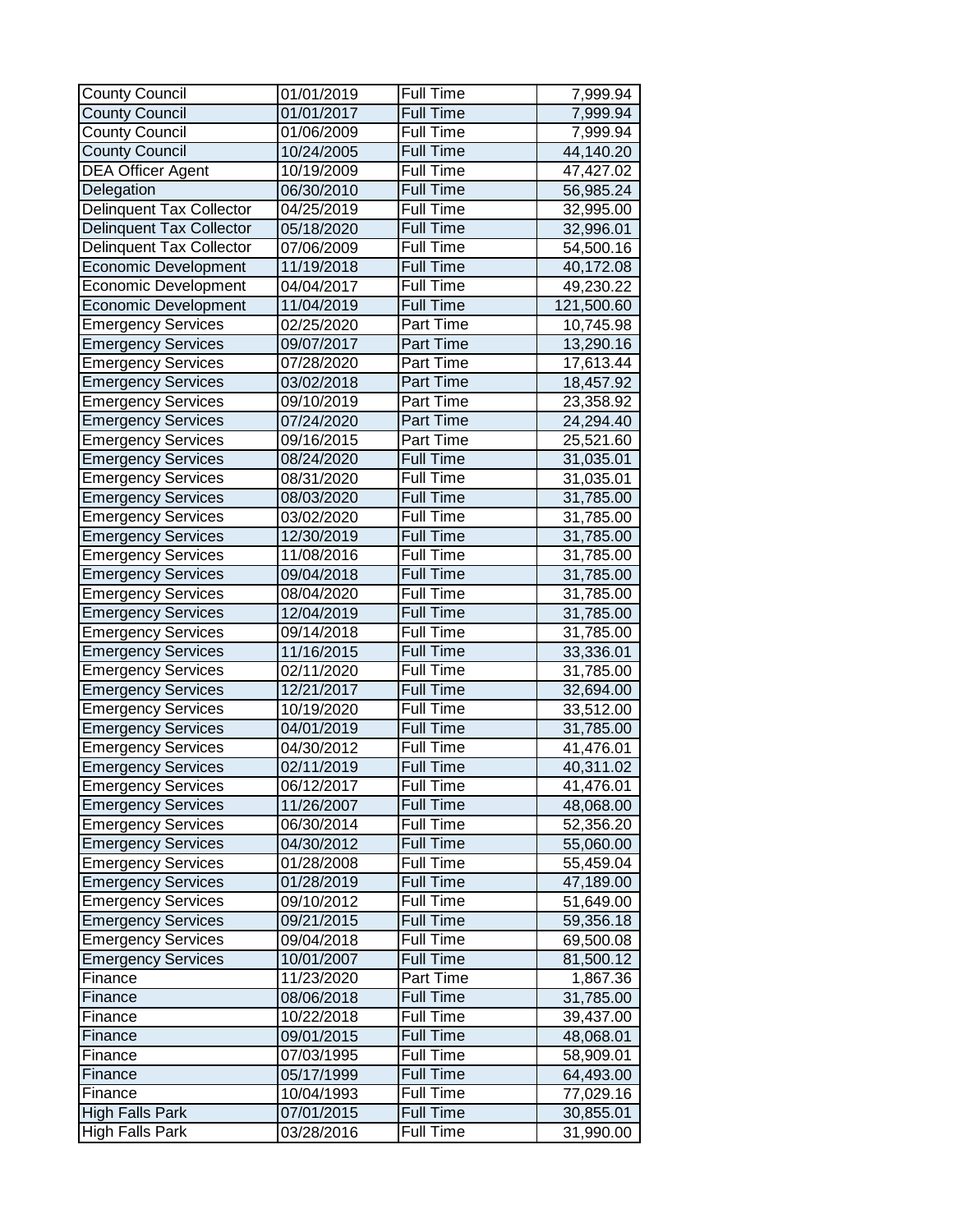| <b>High Falls Park</b>        | 02/01/2010 | <b>Full Time</b> | 34,943.00 |
|-------------------------------|------------|------------------|-----------|
| <b>High Falls Park</b>        | 12/10/2012 | <b>Full Time</b> | 35,558.00 |
| <b>High Falls Park</b>        | 06/19/2017 | <b>Full Time</b> | 50,875.24 |
| <b>Human Resources</b>        | 04/16/2008 | Full Time        | 51,050.01 |
| <b>Human Resources</b>        | 09/22/2003 | <b>Full Time</b> | 54,661.00 |
| Human Resources               | 09/05/2000 | Full Time        | 71,725.16 |
| <b>Hwy Safety Grant</b>       | 07/02/2018 | <b>Full Time</b> | 41,540.00 |
| Information Technology        | 01/29/2001 | Full Time        | 56,689.10 |
| <b>Information Technology</b> | 11/28/2012 | <b>Full Time</b> | 56,689.10 |
| <b>Information Technology</b> | 01/18/2005 | Full Time        | 57,575.18 |
| Information Technology        | 08/23/2010 | <b>Full Time</b> | 64,066.08 |
| <b>Information Technology</b> | 04/16/2001 | Full Time        | 78,171.08 |
| Law Enforcement Center        | 11/04/2020 | <b>Full Time</b> | 22,955.00 |
| Law Enforcement Center        | 11/10/2020 | <b>Full Time</b> | 35,590.01 |
| Law Enforcement Center        | 09/14/2020 | <b>Full Time</b> | 35,590.01 |
| <b>Law Enforcement Center</b> | 03/02/2020 | <b>Full Time</b> | 36,340.00 |
| Law Enforcement Center        | 03/09/2020 | <b>Full Time</b> | 36,340.00 |
| <b>Law Enforcement Center</b> | 04/22/2020 | <b>Full Time</b> | 36,340.00 |
| Law Enforcement Center        | 06/19/2006 | <b>Full Time</b> | 38,456.01 |
| Law Enforcement Center        | 02/24/2020 | Full Time        | 36,340.00 |
| Law Enforcement Center        | 12/02/2019 | <b>Full Time</b> | 37,380.01 |
| Law Enforcement Center        | 04/27/2020 | <b>Full Time</b> | 36,340.00 |
| <b>Law Enforcement Center</b> | 03/02/2020 | <b>Full Time</b> | 36,340.00 |
| Law Enforcement Center        | 07/27/2020 | <b>Full Time</b> | 36,340.00 |
| Law Enforcement Center        | 11/13/2018 | <b>Full Time</b> | 37,380.01 |
| Law Enforcement Center        | 08/05/2019 | <b>Full Time</b> | 37,380.01 |
| Law Enforcement Center        | 02/25/2019 | <b>Full Time</b> | 37,734.00 |
| Law Enforcement Center        | 12/06/2016 | Full Time        | 38,456.01 |
| <b>Law Enforcement Center</b> | 10/24/2016 | <b>Full Time</b> | 38,456.01 |
| Law Enforcement Center        | 01/15/2018 | <b>Full Time</b> | 38,456.01 |
| <b>Law Enforcement Center</b> | 06/11/2019 | <b>Full Time</b> | 37,734.00 |
| <b>Law Enforcement Center</b> | 11/18/2019 | <b>Full Time</b> | 37,380.01 |
| <b>Law Enforcement Center</b> | 10/28/2019 | <b>Full Time</b> | 37,380.01 |
| Law Enforcement Center        | 11/13/2018 | Full Time        | 39,460.01 |
| Law Enforcement Center        | 08/19/2019 | <b>Full Time</b> | 37,379.99 |
| Law Enforcement Center        | 04/25/2016 | Full Time        | 40,599.00 |
| <b>Law Enforcement Center</b> | 07/14/2014 | <b>Full Time</b> | 40,772.00 |
| <b>Law Enforcement Center</b> | 07/30/2018 | Full Time        | 39,460.01 |
| <b>Law Enforcement Center</b> | 10/14/2019 | <b>Full Time</b> | 37,380.01 |
| Law Enforcement Center        | 04/13/2020 | <b>Full Time</b> | 41,054.01 |
| Law Enforcement Center        | 06/24/2010 | <b>Full Time</b> | 40,313.02 |
| <b>Law Enforcement Center</b> | 04/24/2019 | Full Time        | 41,540.00 |
| Law Enforcement Center        | 04/30/2012 | <b>Full Time</b> | 43,663.01 |
| Law Enforcement Center        | 04/29/2014 | Full Time        | 43,449.00 |
| <b>Law Enforcement Center</b> | 12/03/2018 | <b>Full Time</b> | 44,140.00 |
| Law Enforcement Center        | 04/30/2018 | Full Time        | 41,540.00 |
| Law Enforcement Center        | 05/02/2016 | Full Time        | 44,140.00 |
| <b>Law Enforcement Center</b> | 07/24/2019 | Full Time        | 43,202.00 |
| <b>Law Enforcement Center</b> | 08/01/2016 | <b>Full Time</b> | 41,540.00 |
| <b>Law Enforcement Center</b> | 10/25/2016 | Full Time        | 44,140.00 |
| Law Enforcement Center        | 06/01/2015 | <b>Full Time</b> | 44,391.00 |
| Law Enforcement Center        | 08/13/2012 | Full Time        | 47,176.02 |
| Law Enforcement Center        | 11/19/2007 | <b>Full Time</b> | 46,282.02 |
| Law Enforcement Center        | 03/11/2002 | Full Time        | 50,954.01 |
| Law Enforcement Center        | 05/17/2010 | <b>Full Time</b> | 51,788.01 |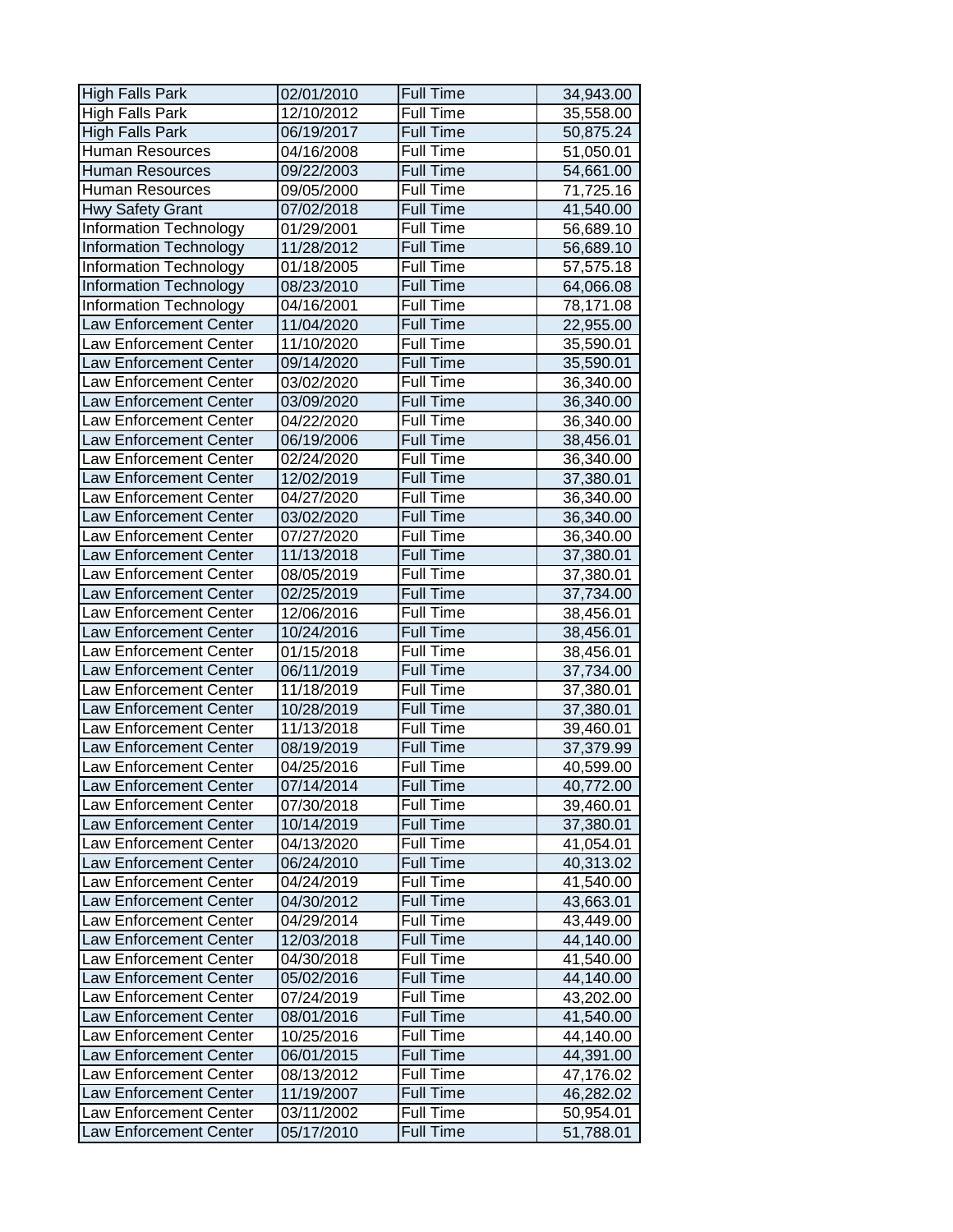| Law Enforcement Center             | 07/29/1996 | Full Time        | 52,190.02 |
|------------------------------------|------------|------------------|-----------|
| <b>Law Enforcement Center</b>      | 12/18/2000 | <b>Full Time</b> | 56,449.01 |
| <b>Law Enforcement Center</b>      | 08/03/1998 | Full Time        | 65,148.20 |
| <b>Law Enforcement Center</b>      | 08/23/2004 | <b>Full Time</b> | 58,577.22 |
| Library                            | 09/08/2011 | Part Time        | 7,656.52  |
| Library                            | 11/26/2012 | Part Time        | 9,774.39  |
| Library                            | 02/10/2009 | <b>Full Time</b> | 25,836.00 |
| Library                            | 08/07/2017 | <b>Full Time</b> | 27,395.00 |
| Library                            | 08/04/2009 | Full Time        | 28,938.00 |
| Library                            | 10/10/2005 | Full Time        | 29,730.00 |
| Library                            | 05/20/2008 | Full Time        | 29,777.01 |
| Library                            | 06/11/2018 | <b>Full Time</b> | 31,785.00 |
| Library                            | 11/16/2016 | Full Time        | 32,694.00 |
| Library                            | 03/11/2008 | <b>Full Time</b> | 34,361.01 |
| Library                            | 07/09/2012 | Full Time        | 34,915.00 |
| Library                            | 07/17/2017 | <b>Full Time</b> | 36,313.00 |
| Library                            | 03/13/2006 | Full Time        | 36,640.00 |
| Library                            | 07/26/2010 | <b>Full Time</b> | 36,905.00 |
| Library                            | 08/18/2008 | <b>Full Time</b> | 38,805.00 |
| Library                            | 10/21/2019 | <b>Full Time</b> | 40,311.00 |
| Library                            | 10/12/2020 | <b>Full Time</b> | 41,113.00 |
| Library                            | 10/02/2017 | Full Time        | 41,476.00 |
| Library                            | 07/01/1998 | <b>Full Time</b> | 41,944.00 |
| Library                            | 01/26/1998 | <b>Full Time</b> | 42,341.00 |
| Library                            | 08/03/2009 | <b>Full Time</b> | 57,192.20 |
| Magistrate                         | 05/15/2017 | <b>Part Time</b> | 13,902.84 |
| Magistrate                         | 05/15/2017 | Part Time        | 27,807.71 |
| Magistrate                         | 06/15/2015 | <b>Full Time</b> | 32,102.00 |
| Magistrate                         | 06/05/2006 | Full Time        | 34,310.00 |
| Magistrate                         | 08/07/2000 | <b>Full Time</b> | 40,429.00 |
| Magistrate                         | 02/05/2001 | Full Time        | 40,808.00 |
| Magistrate                         | 07/15/1996 | <b>Full Time</b> | 40,807.00 |
| Magistrate                         | 09/29/1988 | Full Time        | 51,423.01 |
| Magistrate                         | 06/08/2009 | <b>Full Time</b> | 68,976.18 |
| Magistrate                         | 07/01/2002 | Full Time        | 75,589.02 |
| Magistrate                         | 09/07/1999 | <b>Full Time</b> | 77,888.20 |
| Parks Recreation & Tour            | 05/07/2010 | Full Time        | 36,589.00 |
| Parks Recreation & Tour            | 09/08/2009 | Full Time        | 44,759.00 |
| Parks Recreation & Tour            | 07/13/2015 | Full Time        | 52,356.20 |
| <b>Parks Recreation &amp; Tour</b> | 07/13/2015 | Full Time        | 79,077.18 |
| Parks Recreation & Tour            | 09/06/2005 | Full Time        | 81,842.02 |
| Planning                           | 08/03/2020 | <b>Full Time</b> | 37,228.00 |
| Planning                           | 08/13/2018 | Full Time        | 48,011.08 |
| Planning                           | 06/21/2017 | Full Time        | 61,300.20 |
| <b>Probate Court</b>               | 05/28/2019 | Full Time        | 28,251.00 |
| <b>Probate Court</b>               | 07/27/2015 | <b>Full Time</b> | 30,285.00 |
| <b>Probate Court</b>               | 06/02/2014 | Full Time        | 39,072.00 |
| <b>Probate Court</b>               | 01/01/1987 | Full Time        | 60,286.01 |
| <b>Probate Court</b>               | 01/04/2011 | Full Time        | 71,005.22 |
| Procurement                        | 02/25/2019 | Full Time        | 35,011.00 |
| Procurement                        | 03/18/2002 | Full Time        | 71,967.22 |
| <b>Register of Deeds</b>           | 01/31/2001 | Full Time        | 33,752.00 |
| <b>Register of Deeds</b>           | 03/30/2009 | Full Time        | 34,992.01 |
| <b>Register of Deeds</b>           | 08/09/2001 | <b>Full Time</b> | 38,227.00 |
| <b>Register of Deeds</b>           | 03/23/1998 | Full Time        | 58,036.16 |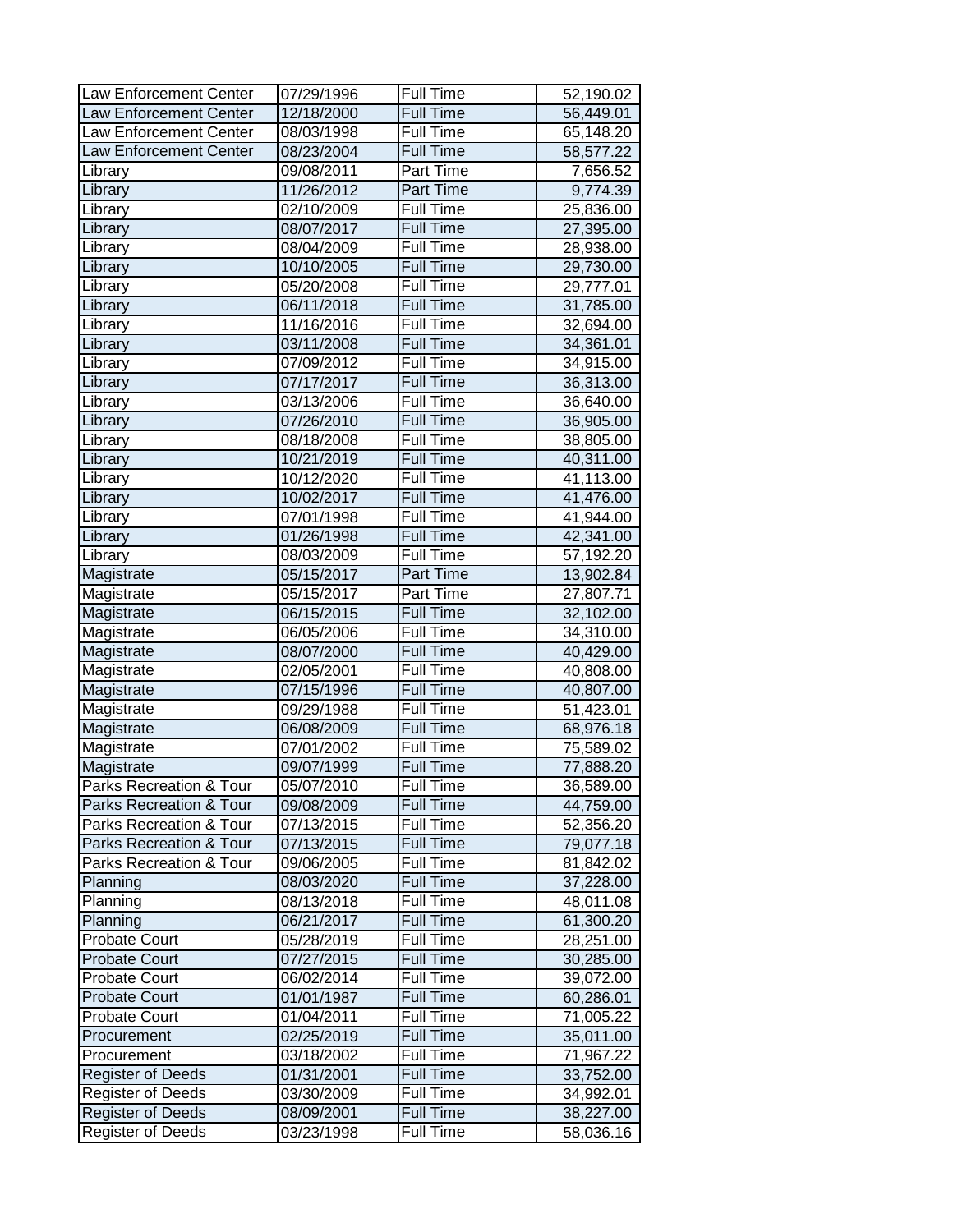| <b>Registration &amp; Elections</b> | 03/29/1993 | <b>Part Time</b> | 2,184.00  |
|-------------------------------------|------------|------------------|-----------|
| <b>Registration &amp; Elections</b> | 10/31/2019 | Part Time        | 2,184.00  |
| <b>Registration &amp; Elections</b> | 05/29/2000 | Part Time        | 2,262.00  |
| <b>Registration &amp; Elections</b> | 11/01/2013 | Part Time        | 2,262.00  |
| <b>Registration &amp; Elections</b> | 02/20/2016 | Part Time        | 2,678.00  |
| <b>Registration &amp; Elections</b> | 11/22/2019 | Full Time        | 54,500.16 |
| <b>Registration &amp; Elections</b> | 06/27/2001 | <b>Full Time</b> | 63,681.02 |
| Road Department                     | 09/21/2020 | Full Time        | 27,500.99 |
| Road Department                     | 07/28/2020 | <b>Full Time</b> | 28,251.00 |
| Road Department                     | 12/10/2018 | Full Time        | 28,251.00 |
| Road Department                     | 02/07/2017 | <b>Full Time</b> | 29,054.00 |
| Road Department                     | 10/02/2019 | Full Time        | 30,285.01 |
| <b>Road Department</b>              | 08/18/2014 | <b>Full Time</b> | 31,990.00 |
| Road Department                     | 06/09/2014 | Full Time        | 32,078.01 |
| Road Department                     | 06/08/2010 | <b>Full Time</b> | 33,693.00 |
| Road Department                     | 06/28/2011 | Full Time        | 33,173.00 |
| Road Department                     | 04/27/2015 | <b>Full Time</b> | 33,926.01 |
| Road Department                     | 10/30/2012 | <b>Full Time</b> | 33,132.01 |
| Road Department                     | 01/05/2015 | <b>Full Time</b> | 33,979.00 |
| Road Department                     | 12/07/2004 | Full Time        | 34,915.00 |
| Road Department                     | 05/27/2009 | Full Time        | 34,567.00 |
| Road Department                     | 09/14/2010 | Full Time        | 33,403.00 |
| Road Department                     | 04/30/2012 | <b>Full Time</b> | 33,480.01 |
| Road Department                     | 02/14/2011 | Full Time        | 35,278.01 |
| Road Department                     | 07/26/2016 | <b>Full Time</b> | 36,813.00 |
| Road Department                     | 03/09/2009 | Full Time        | 36,506.00 |
| Road Department                     | 07/21/2003 | <b>Full Time</b> | 38,223.00 |
| Road Department                     | 08/23/2010 | Full Time        | 37,842.00 |
| Road Department                     | 02/17/2010 | <b>Full Time</b> | 43,637.01 |
| Road Department                     | 09/27/1999 | Full Time        | 43,424.00 |
| Road Department                     | 07/10/1995 | <b>Full Time</b> | 45,046.00 |
| Road Department                     | 06/30/1997 | Full Time        | 45,626.01 |
| Road Department                     | 03/15/1995 | <b>Full Time</b> | 49,704.00 |
| Road Department                     | 06/26/1995 | Full Time        | 52,128.00 |
| Road Department                     | 03/10/1997 | <b>Full Time</b> | 52,432.00 |
| Road Department                     | 03/25/1996 | Full Time        | 55,060.00 |
| Road Department                     | 05/01/1995 | <b>Full Time</b> | 55,060.00 |
| Road Department                     | 10/30/1989 | Full Time        | 64,810.20 |
| Road Department                     | 07/27/2009 | Full Time        | 70,452.20 |
| <b>Rock Quarry</b>                  | 07/20/2020 | Full Time        | 28,251.00 |
| <b>Rock Quarry</b>                  | 09/28/2020 | Full Time        | 29,684.01 |
| <b>Rock Quarry</b>                  | 09/21/2020 | Full Time        | 29,291.00 |
| <b>Rock Quarry</b>                  | 05/11/2020 | Full Time        | 29,963.00 |
| Rock Quarry                         | 09/21/2020 | Full Time        | 31,785.00 |
| Rock Quarry                         | 03/13/2018 | <b>Full Time</b> | 31,785.00 |
| <b>Rock Quarry</b>                  | 06/27/2005 | Full Time        | 35,567.00 |
| <b>Rock Quarry</b>                  | 12/16/2019 | <b>Full Time</b> | 37,977.99 |
| <b>Rock Quarry</b>                  | 06/02/2014 | Full Time        | 37,978.01 |
| <b>Rock Quarry</b>                  | 05/26/2020 | <b>Full Time</b> | 31,785.00 |
| <b>Rock Quarry</b>                  | 06/08/2005 | <b>Full Time</b> | 38,673.00 |
| <b>Rock Quarry</b>                  | 09/24/2018 | Full Time        | 47,188.96 |
| <b>Rock Quarry</b>                  | 10/17/1994 | Full Time        | 44,381.00 |
| <b>Rock Quarry</b>                  | 12/19/2016 | Full Time        | 37,146.00 |
| <b>Rock Quarry</b>                  | 07/21/2014 | Full Time        | 40,311.00 |
| <b>Rock Quarry</b>                  | 03/24/2014 | <b>Full Time</b> | 51,295.14 |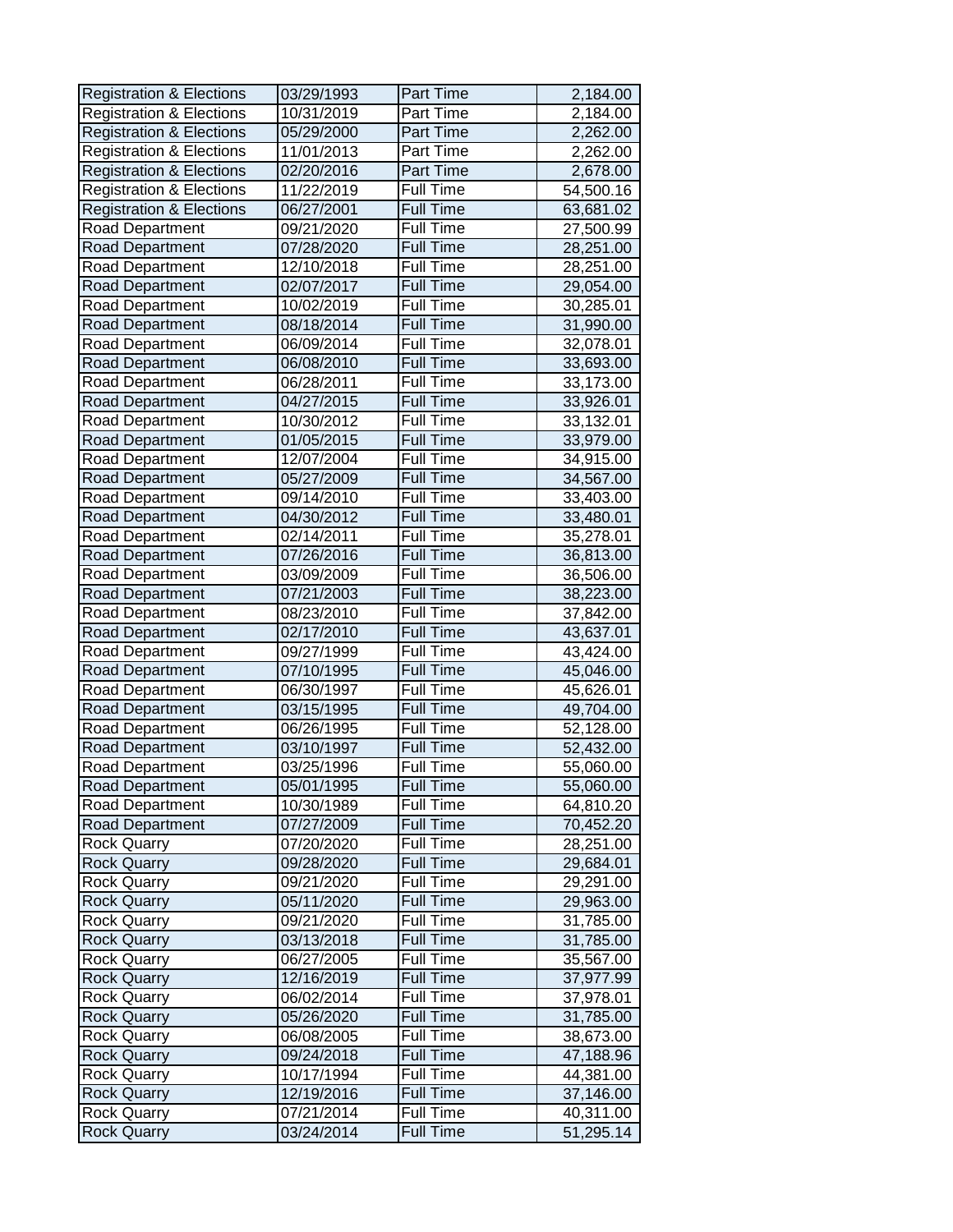| Rock Quarry        | 07/16/1996 | Full Time        | 49,449.00                |
|--------------------|------------|------------------|--------------------------|
| <b>Rock Quarry</b> | 02/03/2014 | <b>Full Time</b> | 62,000.12                |
| Sheriff            | 01/07/2020 | Part Time        | 22,874.84                |
| Sheriff            | 12/11/2017 | Part Time        | 33,300.80                |
| <b>Sheriff</b>     | 06/19/2019 | <b>Full Time</b> | 29,321.00                |
| <b>Sheriff</b>     | 04/16/2012 | <b>Full Time</b> | 32,214.00                |
| Sheriff            | 12/07/2020 | <b>Full Time</b> | 35,590.01                |
| <b>Sheriff</b>     | 12/07/2020 | <b>Full Time</b> | 35,590.01                |
| Sheriff            | 06/01/1994 | <b>Full Time</b> | 39,329.00                |
| <b>Sheriff</b>     | 09/27/2017 | Full Time        | 38,456.01                |
| Sheriff            | 01/27/2020 | <b>Full Time</b> | 37,380.01                |
| <b>Sheriff</b>     | 12/12/2016 | <b>Full Time</b> | 34,691.01                |
| Sheriff            | 07/12/1999 | <b>Full Time</b> | 40,477.01                |
| <b>Sheriff</b>     | 10/19/2020 | <b>Full Time</b> | 40,790.00                |
| Sheriff            | 01/27/2020 | <b>Full Time</b> | 37,380.01                |
| <b>Sheriff</b>     | 08/31/2020 | <b>Full Time</b> | 38,098.00                |
| <b>Sheriff</b>     | 12/23/2019 | <b>Full Time</b> | 39,460.01                |
| <b>Sheriff</b>     | 07/06/2020 | <b>Full Time</b> | 39,510.00                |
| Sheriff            | 06/22/2020 | <b>Full Time</b> | 38,815.00                |
| Sheriff            | 05/01/1995 | <b>Full Time</b> | 41,180.00                |
| Sheriff            | 01/27/2020 | Full Time        | 37,379.99                |
| <b>Sheriff</b>     | 10/23/2017 | <b>Full Time</b> | 38,225.00                |
| Sheriff            | 08/17/2020 | <b>Full Time</b> | 41,540.00                |
| <b>Sheriff</b>     | 11/27/2018 | <b>Full Time</b> | 41,540.00                |
| Sheriff            | 03/09/2020 | <b>Full Time</b> | 38,815.00                |
| <b>Sheriff</b>     | 10/29/2018 | <b>Full Time</b> | 37,380.01                |
| <b>Sheriff</b>     | 05/30/2017 | <b>Full Time</b> | 41,540.00                |
| <b>Sheriff</b>     | 10/10/2016 | <b>Full Time</b> | 42,097.00                |
| Sheriff            | 09/11/2017 | <b>Full Time</b> | 41,091.00                |
| <b>Sheriff</b>     | 07/15/2019 | <b>Full Time</b> | 42,341.01                |
| Sheriff            | 12/06/2019 | <b>Full Time</b> | 41,540.00                |
| <b>Sheriff</b>     | 10/23/2017 | <b>Full Time</b> | $\overline{42}$ , 741.00 |
| <b>Sheriff</b>     | 10/08/2012 | <b>Full Time</b> | 42,741.00                |
| <b>Sheriff</b>     | 01/17/2017 | <b>Full Time</b> | 42,741.00                |
| Sheriff            | 03/27/2017 | <b>Full Time</b> | 42,741.00                |
| <b>Sheriff</b>     | 08/06/2018 | <b>Full Time</b> | 37,380.01                |
| Sheriff            | 06/18/2018 | Full Time        | 39,994.02                |
| Sheriff            | 07/02/2018 | <b>Full Time</b> | 37,380.01                |
| Sheriff            | 09/12/2016 | Full Time        | 41,540.00                |
| Sheriff            | 04/16/2012 | <b>Full Time</b> | 43,356.01                |
| Sheriff            | 02/29/2016 | Full Time        | 43,760.00                |
| <b>Sheriff</b>     | 03/13/2017 | Full Time        | 41,540.00                |
| Sheriff            | 02/24/2020 | Full Time        | 39,938.00                |
| <b>Sheriff</b>     | 12/02/2010 | <b>Full Time</b> | 44,344.00                |
| Sheriff            | 01/30/2017 | <b>Full Time</b> | 39,934.02                |
| Sheriff            | 08/19/2013 | <b>Full Time</b> | 44,540.01                |
| Sheriff            | 10/28/2019 | <b>Full Time</b> | 37,500.01                |
| Sheriff            | 08/09/2009 | Full Time        | 39,687.00                |
| Sheriff            | 10/12/2015 | Full Time        | 42,675.00                |
| <b>Sheriff</b>     | 12/21/2015 | <b>Full Time</b> | 43,694.00                |
| Sheriff            | 01/30/2017 | <b>Full Time</b> | 42,741.00                |
| Sheriff            | 08/26/2013 | <b>Full Time</b> | 45,076.02                |
| Sheriff            | 07/29/2020 | Full Time        | 41,540.01                |
| <b>Sheriff</b>     | 11/09/2015 | <b>Full Time</b> | 42,374.00                |
| Sheriff            | 07/29/2013 | <b>Full Time</b> | 44,140.00                |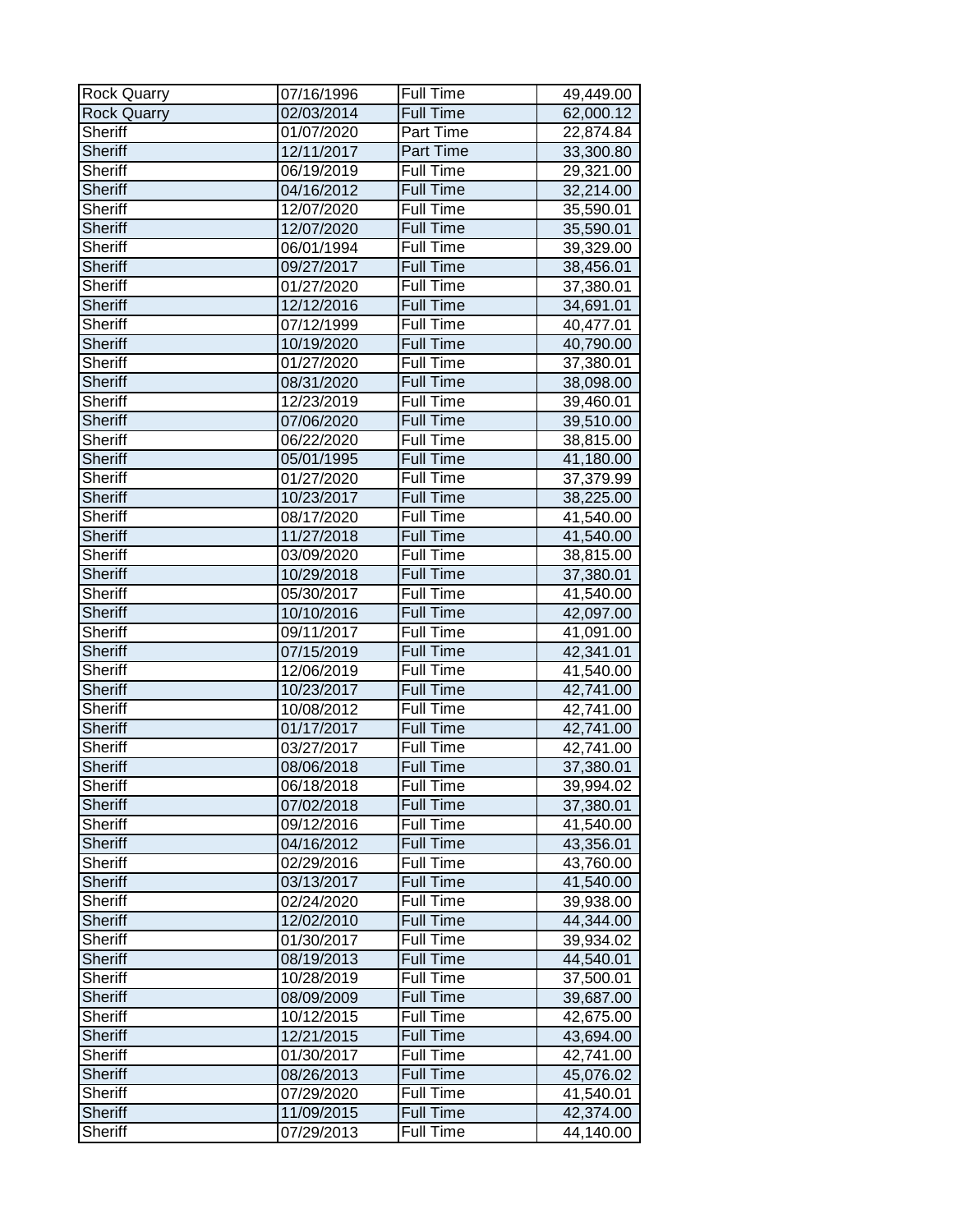| Sheriff        | 03/23/2020 | <b>Full Time</b> | 42,640.01 |
|----------------|------------|------------------|-----------|
| Sheriff        | 04/25/2016 | Full Time        | 43,850.01 |
| <b>Sheriff</b> | 09/29/2014 | <b>Full Time</b> | 44,391.00 |
| <b>Sheriff</b> | 07/30/2018 | <b>Full Time</b> | 37,380.01 |
| <b>Sheriff</b> | 01/25/2016 | <b>Full Time</b> | 41,531.00 |
| Sheriff        | 09/10/2012 | Full Time        | 43,006.00 |
| <b>Sheriff</b> | 09/13/2010 | <b>Full Time</b> | 46,790.02 |
| <b>Sheriff</b> | 03/09/2009 | Full Time        | 47,236.02 |
| <b>Sheriff</b> | 10/08/2018 | Full Time        | 44,140.00 |
| <b>Sheriff</b> | 04/13/2009 | Full Time        | 47,840.00 |
| <b>Sheriff</b> | 09/08/2017 | <b>Full Time</b> | 41,540.00 |
| <b>Sheriff</b> | 08/29/2011 | <b>Full Time</b> | 46,040.00 |
| <b>Sheriff</b> | 12/15/2014 | <b>Full Time</b> | 42,163.00 |
| <b>Sheriff</b> | 07/18/2011 | Full Time        | 48,890.22 |
| <b>Sheriff</b> | 12/03/2018 | <b>Full Time</b> | 41,540.00 |
| <b>Sheriff</b> | 10/12/2015 | <b>Full Time</b> | 43,850.01 |
| <b>Sheriff</b> | 02/16/2009 | <b>Full Time</b> | 47,990.01 |
| <b>Sheriff</b> | 08/02/2004 | <b>Full Time</b> | 48,480.01 |
| Sheriff        | 08/01/2012 | Full Time        | 45,419.00 |
| <b>Sheriff</b> | 08/22/2016 | <b>Full Time</b> | 44,391.00 |
| <b>Sheriff</b> | 03/27/2017 | <b>Full Time</b> | 42,719.01 |
| <b>Sheriff</b> | 06/22/2015 | Full Time        | 43,790.01 |
| <b>Sheriff</b> | 11/28/2016 | <b>Full Time</b> | 45,180.01 |
| <b>Sheriff</b> | 07/01/2015 | <b>Full Time</b> | 44,391.00 |
| <b>Sheriff</b> | 02/10/2003 | <b>Full Time</b> | 52,489.01 |
| <b>Sheriff</b> | 02/28/2013 | Full Time        | 47,656.01 |
| <b>Sheriff</b> | 06/08/2015 | <b>Full Time</b> | 42,741.00 |
| Sheriff        | 01/18/2007 | Full Time        | 52,360.01 |
| <b>Sheriff</b> | 09/24/1991 | <b>Full Time</b> | 55,811.01 |
| <b>Sheriff</b> | 09/22/2010 | Full Time        | 48,524.00 |
| <b>Sheriff</b> | 03/12/2013 | <b>Full Time</b> | 45,936.01 |
| <b>Sheriff</b> | 06/26/2000 | Full Time        | 55,831.00 |
| <b>Sheriff</b> | 02/05/2015 | <b>Full Time</b> | 43,734.01 |
| <b>Sheriff</b> | 08/30/2004 | Full Time        | 55,003.00 |
| <b>Sheriff</b> | 02/19/2002 | <b>Full Time</b> | 55,609.01 |
| Sheriff        | 01/24/2005 | <b>Full Time</b> | 56,060.01 |
| Sheriff        | 02/17/2003 | <b>Full Time</b> | 54,922.02 |
| <b>Sheriff</b> | 07/30/2007 | Full Time        | 49,115.01 |
| <b>Sheriff</b> | 07/24/2007 | <b>Full Time</b> | 49,115.01 |
| Sheriff        | 08/30/2010 | <b>Full Time</b> | 48,602.00 |
| Sheriff        | 06/01/2015 | <b>Full Time</b> | 45,564.01 |
| Sheriff        | 10/22/2001 | <b>Full Time</b> | 59,470.01 |
| <b>Sheriff</b> | 04/16/2007 | <b>Full Time</b> | 52,283.00 |
| <b>Sheriff</b> | 09/09/1996 | Full Time        | 59,810.02 |
| Sheriff        | 03/27/2006 | <b>Full Time</b> | 55,117.00 |
| <b>Sheriff</b> | 09/23/2002 | <b>Full Time</b> | 62,216.18 |
| <b>Sheriff</b> | 03/24/2008 | <b>Full Time</b> | 53,432.01 |
| <b>Sheriff</b> | 03/17/2014 | <b>Full Time</b> | 45,180.01 |
| <b>Sheriff</b> | 02/21/1990 | <b>Full Time</b> | 64,851.00 |
| <b>Sheriff</b> | 08/21/2006 | <b>Full Time</b> | 51,721.01 |
| <b>Sheriff</b> | 08/01/1992 | <b>Full Time</b> | 66,060.00 |
| <b>Sheriff</b> | 01/24/2000 | <b>Full Time</b> | 60,014.00 |
| <b>Sheriff</b> | 07/19/1993 | <b>Full Time</b> | 73,992.10 |
| <b>Sheriff</b> | 07/11/2011 | Full Time        | 74,913.02 |
| Sheriff        | 10/29/1997 | <b>Full Time</b> | 76,275.16 |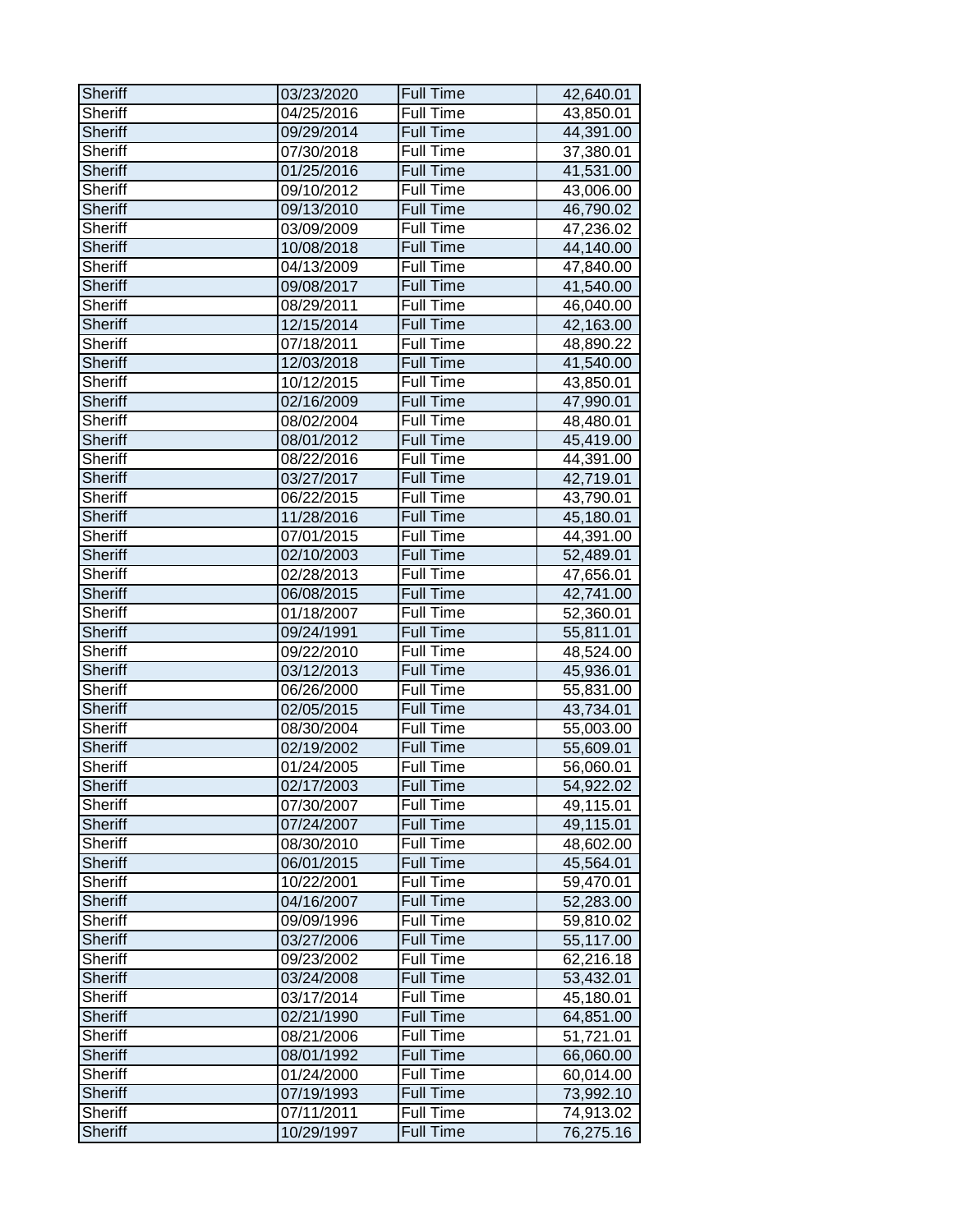| Sheriff                          | 05/07/2012 | <b>Full Time</b> | 64,541.10 |
|----------------------------------|------------|------------------|-----------|
| <b>Sheriff</b>                   | 01/01/2013 | <b>Full Time</b> | 79,415.18 |
| <b>Sheriffs Victim Services</b>  | 09/26/2016 | <b>Full Time</b> | 41,540.20 |
| <b>Sheriffs Victim Services</b>  | 08/14/2006 | <b>Full Time</b> | 41,540.20 |
| Soil & Water Conservation        | 02/28/2011 | <b>Full Time</b> | 32,803.00 |
| Solicitor                        | 12/02/2019 | Full Time        | 33,723.01 |
| Solicitor                        | 08/26/2015 | <b>Full Time</b> | 34,691.01 |
| Solicitor                        | 01/17/2017 | <b>Full Time</b> | 34,691.01 |
| Solicitor                        | 01/11/2017 | <b>Full Time</b> | 37,543.00 |
| Solicitor                        | 07/02/2018 | Full Time        | 41,292.01 |
| Solicitor                        | 11/22/2019 | <b>Full Time</b> | 43,851.00 |
| Solicitor                        | 08/16/2010 | <b>Full Time</b> | 44,524.00 |
| Solicitor                        | 06/26/2017 | <b>Full Time</b> | 50,989.01 |
| Solicitor                        | 12/27/2017 | <b>Full Time</b> | 50,989.01 |
| Solicitor                        | 04/15/2019 | <b>Full Time</b> | 58,700.20 |
| Solicitor                        | 11/18/2010 | <b>Full Time</b> | 69,391.14 |
| Solicitor                        | 03/01/2017 | Full Time        | 85,303.14 |
| Solicitor                        | 08/28/2006 | <b>Full Time</b> | 85,532.20 |
| Solicitor                        | 01/12/2005 | <b>Full Time</b> | 99,187.14 |
| <b>Solicitor Victim Services</b> | 01/13/2005 | <b>Full Time</b> | 52,356.20 |
| Solid Waste Department           | 10/14/2020 | <b>Full Time</b> | 22,205.00 |
| Solid Waste Department           | 07/15/2019 | <b>Full Time</b> | 23,705.01 |
| Solid Waste Department           | 10/15/2018 | <b>Full Time</b> | 23,704.99 |
| Solid Waste Department           | 09/06/2016 | <b>Full Time</b> | 24,372.00 |
| Solid Waste Department           | 07/20/2020 | <b>Full Time</b> | 23,705.01 |
| Solid Waste Department           | 06/05/2016 | Full Time        | 24,372.00 |
| Solid Waste Department           | 11/03/2016 | <b>Full Time</b> | 25,058.01 |
| <b>Solid Waste Department</b>    | 10/03/2016 | <b>Full Time</b> | 25,058.01 |
| Solid Waste Department           | 05/28/2013 | <b>Full Time</b> | 25,886.00 |
| Solid Waste Department           | 02/05/2018 | <b>Full Time</b> | 24,372.00 |
| Solid Waste Department           | 08/29/2016 | <b>Full Time</b> | 25,058.01 |
| Solid Waste Department           | 07/31/2006 | <b>Full Time</b> | 26,487.01 |
| Solid Waste Department           | 08/20/2012 | <b>Full Time</b> | 26,560.00 |
| Solid Waste Department           | 08/01/2018 | <b>Full Time</b> | 28,251.00 |
| Solid Waste Department           | 01/23/2020 | <b>Full Time</b> | 28,251.00 |
| Solid Waste Department           | 01/03/2012 | <b>Full Time</b> | 27,016.00 |
| Solid Waste Department           | 04/06/2009 | Full Time        | 27,510.00 |
| Solid Waste Department           | 07/06/2020 | Full Time        | 28,251.00 |
| Solid Waste Department           | 12/17/2007 | Full Time        | 27,434.01 |
| Solid Waste Department           | 08/17/2020 | <b>Full Time</b> | 29,856.01 |
| Solid Waste Department           | 10/15/2001 | Full Time        | 31,356.00 |
| Solid Waste Department           | 11/08/2002 | <b>Full Time</b> | 29,715.00 |
| Solid Waste Department           | 07/15/2015 | Full Time        | 31,400.01 |
| Solid Waste Department           | 07/02/2001 | Full Time        | 32,252.00 |
| Solid Waste Department           | 08/24/2020 | <b>Full Time</b> | 32,996.00 |
| Solid Waste Department           | 03/20/2017 | <b>Full Time</b> | 31,276.00 |
| Solid Waste Department           | 03/16/2020 | Full Time        | 30,990.00 |
| Solid Waste Department           | 10/01/1998 | <b>Full Time</b> | 33,101.00 |
| Solid Waste Department           | 04/27/2007 | Full Time        | 34,666.01 |
| Solid Waste Department           | 09/26/2005 | <b>Full Time</b> | 35,976.01 |
| Solid Waste Department           | 10/29/2007 | <b>Full Time</b> | 36,406.01 |
| Solid Waste Department           | 08/20/2001 | <b>Full Time</b> | 37,927.01 |
| Solid Waste Department           | 10/12/2006 | Full Time        | 40,808.00 |
| Solid Waste Department           | 12/27/2012 | <b>Full Time</b> | 48,559.16 |
| Solid Waste Department           | 10/13/2003 | Full Time        | 38,451.00 |